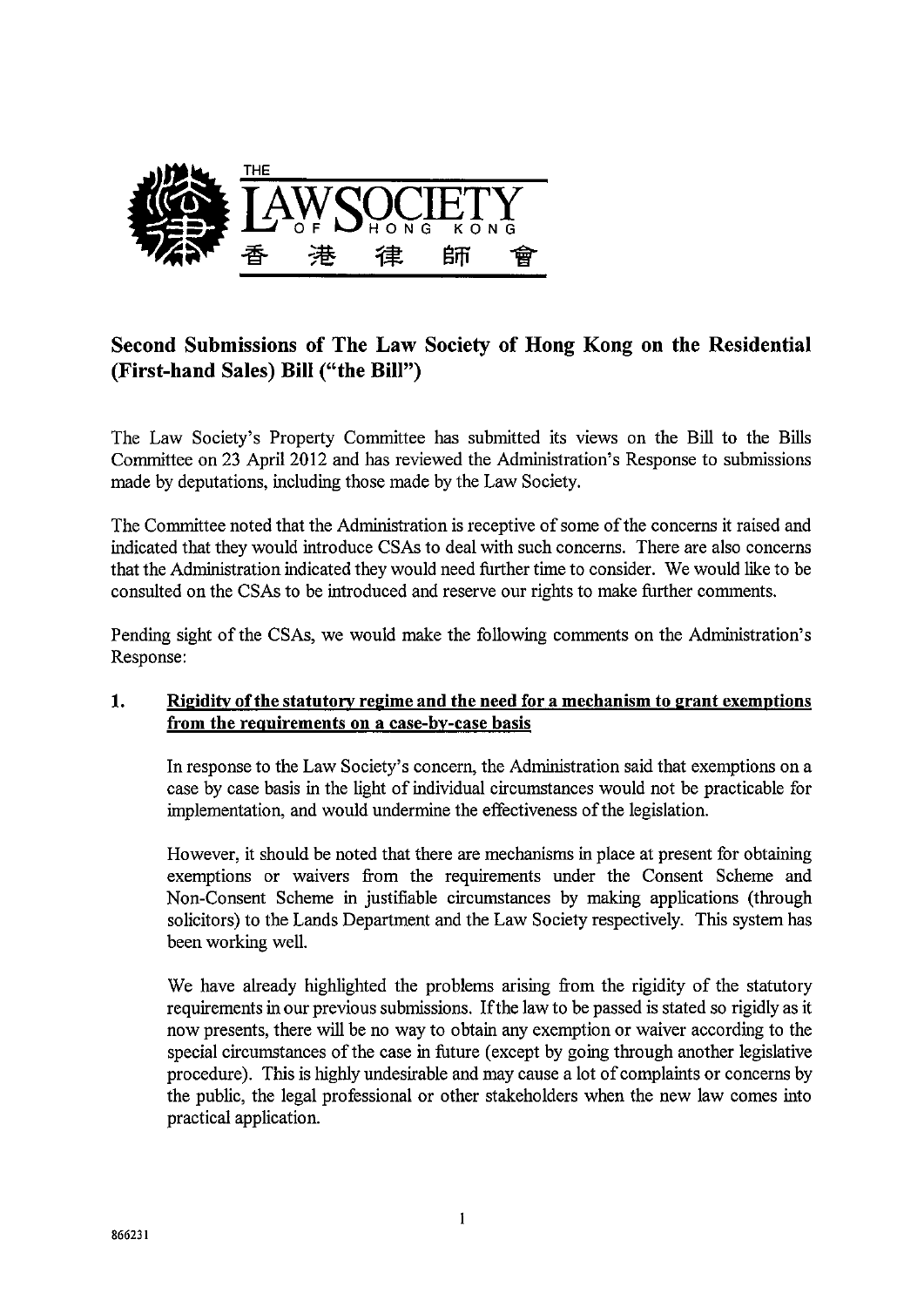We maintain that it is important for a mechanism to be provided in the Bill to allow exemptions or waivers to be granted and we suggest that this could be from the future Enforcement Authority. This would avoid any practical problems that may be encountered in conveyancing transactions in the future and makes sure that the legislative provisions will best suit the genuine needs of a particular project.

The manner of exercise of the discretion of the Enforcement Authority can be provided in the future Guidelines to be published by the Enforcement Authority after the new law is passed and when any practical difficulties or problems may then come to light, which can then be evaluated more appropriately and thoroughly.

The built-in statutory mechanism will have the advantage of making the new law more pragmatic and workable in reality.

### **General Exemption for Solicitors and other professionals**  $2.$

In response to the concern of the Law Society that solicitors may become criminally liable under the Bill for their mere negligence or mistake in giving advice or preparation of documents in conveyancing transactions, the Administration said that they do not see the need to create additional defence provisions exclusively for professions as the prosecution is required to prove either that the person "knows" that, or is "reckless" as to whether the information he disseminated is false or misleading.

Whilst the Administration mentioned that the Bill is not intended to catch professionals for their negligence or mistake, the Bill does not expressly state so. We have grave concern that short of any criminal intent, a solicitor should be held criminally liable for being "reckless" in giving advice. As we have previously mentioned and stressed to the Administration in joint meetings on the Bill, the consequences should be a civil rather than a criminal one. Otherwise, this will only inhibit conveyancing solicitors from freely giving proper legal advice to the parties for fear of being "reckless".

We noted that the Bills Committee has requested the Administration to further elaborate on their response to the Law Society's concern on the need for mens rea/knowledge of inaccuracy before imprisonment is imposed and will be interested to be informed of the Administration's further response on this.

We maintain that there should be a general exemption for solicitors and their staff for their negligence or mistake and they should not be considered as aiding or abetting etc. the principal offence. This is a significant issue to the profession that we regret we cannot support the Bill unless this issue has been resolved.

### $3.$ Change in sales price when the payment terms have been altered

At a joint meeting with the Administration on the Bill, the Property Committee has raised concern on the position where supplemental agreements are executed to reflect any change in purchase price due to the subsequent change in payment terms for the subsequent availability of equitable mortgages (not reflected in the price list) or change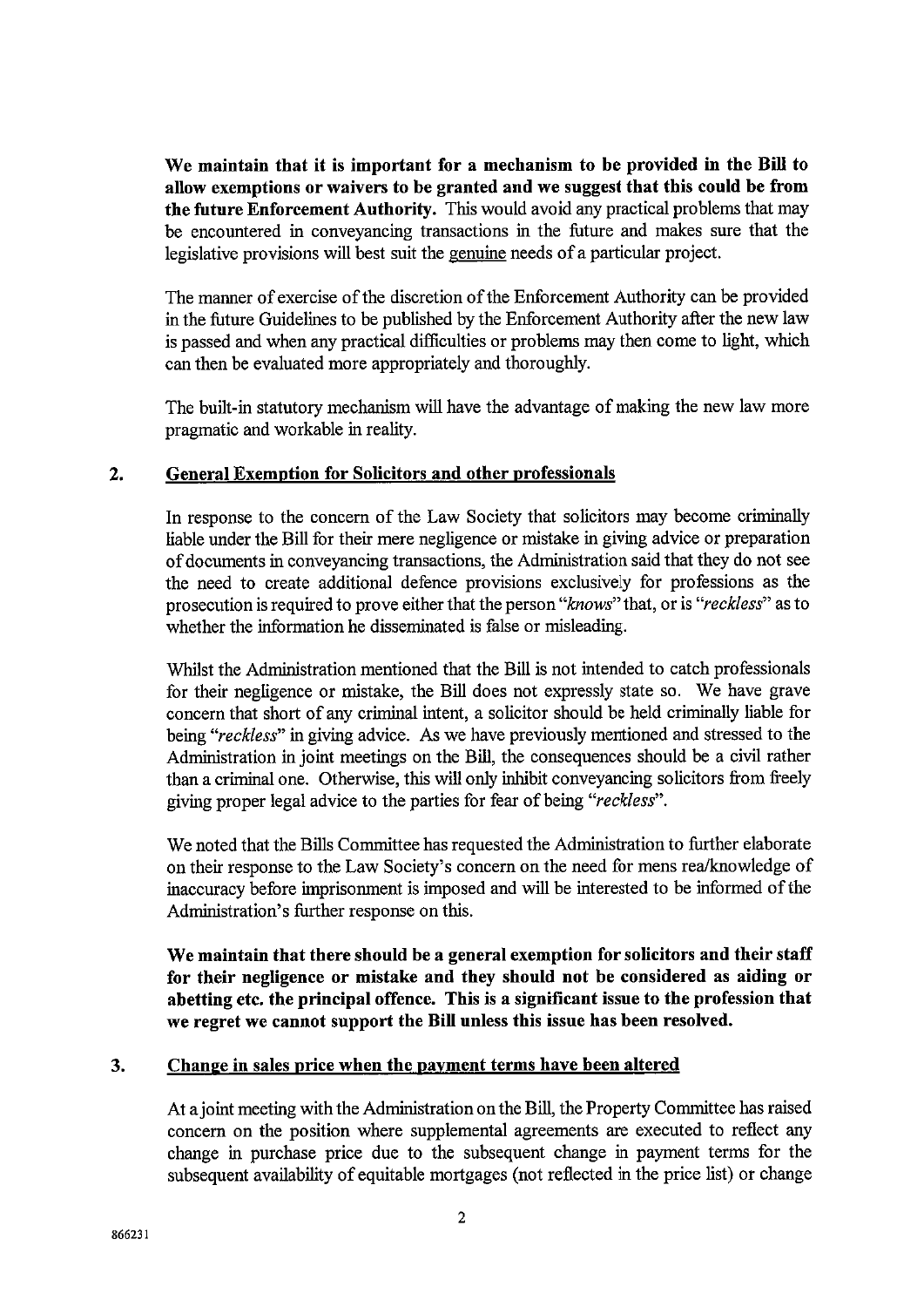in floor areas due to change in building plans, etc. This is almost a daily occurrence and should be dealt with.

It appears that the Administration has not yet responded to this concern of the Committee. The Administration's Responses only deal with the situation where the vendor and purchaser may adopt other payments terms after signing of ASP so long as the new payment terms has been provided for in the price list. Other change of payment terms not provided for in the price list has not been dealt with.

## The Administration should clarify how these circumstances should be handled under the Bill.

#### $\overline{4}$ . **Exemption Arrangements under the Bill**

The Administration proposes in the Bill to exempt the sale of one single New Territories Exempted House (NTEH) which has been issued with a certificate of exemption under the Buildings Ordinance (Application to the New Territories) Ordinance (Cap. 121). However, it does not agree to our suggestion to extend the exemption to cover non-NTEH single house, the reason being that this "may lead to possible abuse".

The Committee, however, does not agree to the reasoning provided by the Administration. The value of houses which are non-NTEHs should be much higher than that of the NTEH ones and presumably buyers of non-NTEHs should have much better bargaining power than buyers of NTEHs. If NTEH is exempted, we cannot see why non-NTEH should not be exempted as well.

We maintain the view that if the Administration exempts NTEH, this exemption should also be extended to non-NTEH. The discrimination of non-NTEH single house against NTEH single house is illogical and unreasonable.

#### $\overline{5}$ . **Street Number**

We noted the Administration's reply that it is quite rare in the past that street number was not yet available before the printing of sales brochure. However, according to the experience of conveyancing practitioners, there are indeed cases where:-

- the street number was actually not yet available and the property address to be  $(i)$ stated at the Land Registry for the development is stated by the Land Registry as "none" and the memorial box prepared by the solicitors' firm for registration of documents will state "official address not yet known";
- only a provisional street number is allocated by RVD and this provisional street  $(ii)$ number may or may not be changed later; or
- the street numbers of the existing/previous old buildings erected on a number of  $(iii)$ the lots which are assembled for redevelopment of another bigger development will not be used and that a new street number will be allocated by RVD to the new building to be erected (especially for Non-Consent Scheme projects which can commence sale soon after consent to commence building work has been issued by the Building Authority).